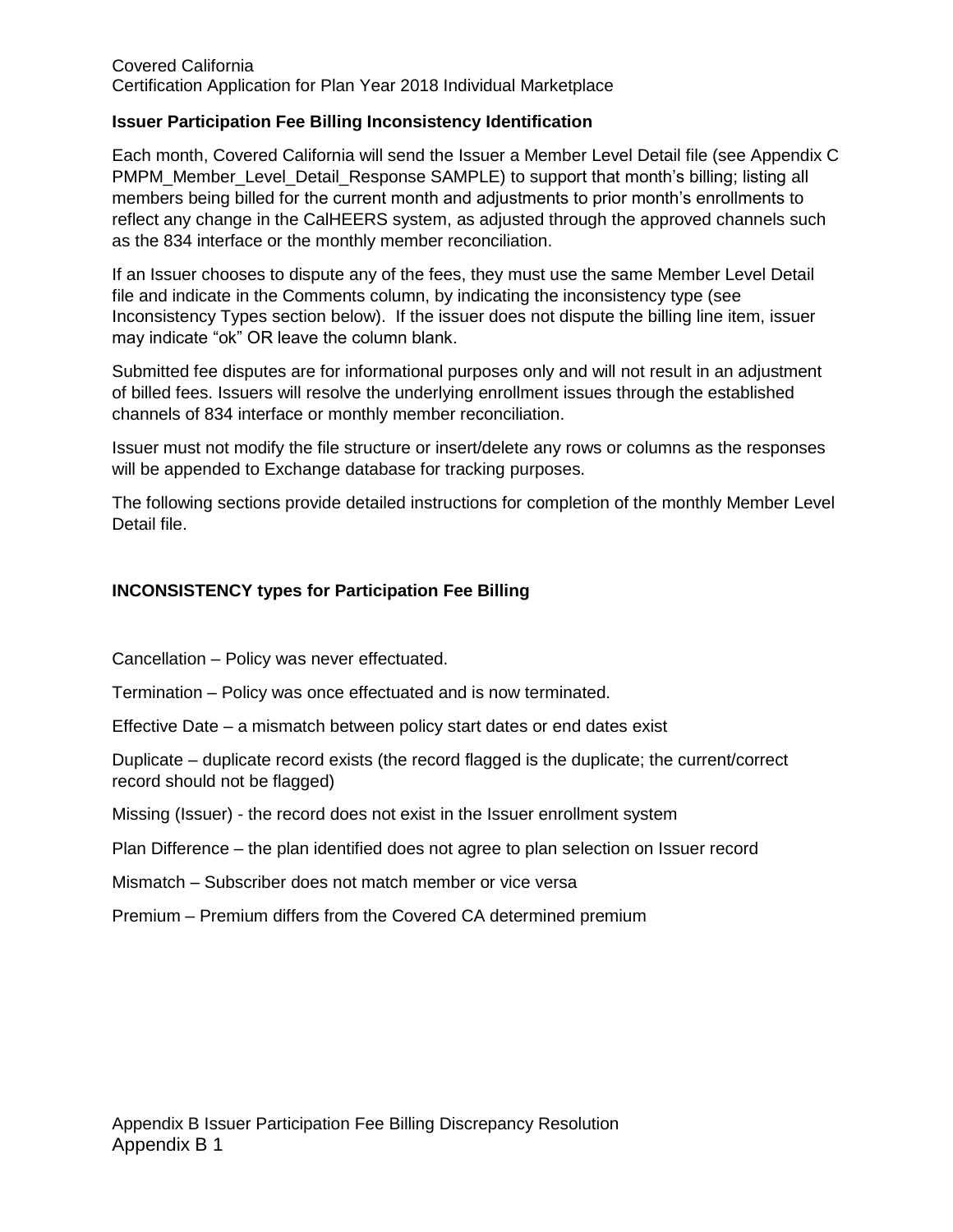# **Field Name Specifications**

Issuers must adhere to the following field name specifications.

| <b>Field Name</b>        | Data Type         | Length         | <b>Description</b>                          | <b>Values</b> |
|--------------------------|-------------------|----------------|---------------------------------------------|---------------|
| <b>Household Case ID</b> | Number            | 10             | Case ID (same for all members               |               |
|                          |                   |                | in same household.)                         |               |
|                          |                   |                | e.g. 5000892117                             |               |
| Enrollment_ID            | Number            | varies         | Subscriber ID (same for all                 |               |
|                          |                   |                | members in same household.)                 |               |
| <b>Gross Premium</b>     | Currency          | 8              | e.g. 468751<br><b>Policy Gross Premium</b>  |               |
| <b>Subscriber Name</b>   | <b>Short Text</b> | varies         | Subscriber name                             |               |
|                          |                   |                |                                             |               |
| Exchange Member ID       | Number            | varies         | Member Individual ID (unique<br>per member) |               |
| Member_Name              | <b>Short Text</b> | varies         | Member full name                            |               |
| MbrSeqNum                | Number            | 1              | Member Sequence Number in                   |               |
|                          |                   |                | the household                               |               |
| Member_Type              | <b>Short Text</b> | varies         | Relationship to subscriber (Self,           |               |
|                          |                   |                | Spouse, Child, Other)                       |               |
| <b>Status</b>            | <b>Short Text</b> | varies         | C (Current); RA (retro add); RT             |               |
|                          |                   |                | (retro terminate)                           |               |
| Member_Start_Date        | Date/Time         | 10             | Date enrollee first became                  |               |
|                          |                   |                | eligible with CC.<br>e.g. 2014-01-01        |               |
| Member_End_Date          | Date/Time         | 10             | e.g. 2079-06-01                             |               |
| Coverage_Start_Date      | Date/Time         | 10             | Coverage start date for the                 |               |
|                          |                   |                | policy.                                     |               |
|                          |                   |                | e.g. 2014-12-31                             |               |
| Coverage_End_Date        | Date/Time         | 10             | Coverage end date for the policy            |               |
|                          |                   |                | e.g. 2079-06-01                             |               |
| <b>Issuer HIOS ID</b>    | Number            | 5              | <b>Issuer Specific Identifier</b>           |               |
|                          |                   |                |                                             |               |
| <b>Issuer Policy ID</b>  | Mixed             | 16             | Policy ID                                   |               |
| Plan ID                  | Number            | 3              | Plan identifier                             |               |
| Plan Name                | <b>Short Text</b> | varies         | Plan Name                                   |               |
| Service Type             | <b>Short Text</b> | $\overline{2}$ | Medical or Dental (ME or DE)                |               |
| Plan Tier                | <b>Short Text</b> | $\overline{2}$ | CA (Catastrophic); BR (Bronze);             |               |
|                          |                   |                | SL (Silver); GL (Gold); PL                  |               |
|                          |                   |                | (Platinum); HG (Higher); LO                 |               |
| Coverage_Month_Year      | Date/Time         | $\overline{7}$ | (Lower)<br>The specific period being billed |               |
|                          |                   |                | for                                         |               |
| % of Premium             | $\%$              | varies         | % of Premium Rate                           |               |
| <b>Participation Fee</b> | Currency          | 8              | PMPM fee                                    |               |
| Comments                 | Long Text         | varies         | Comments                                    |               |

Appendix B Issuer Participation Fee Billing Discrepancy Resolution Appendix B 2